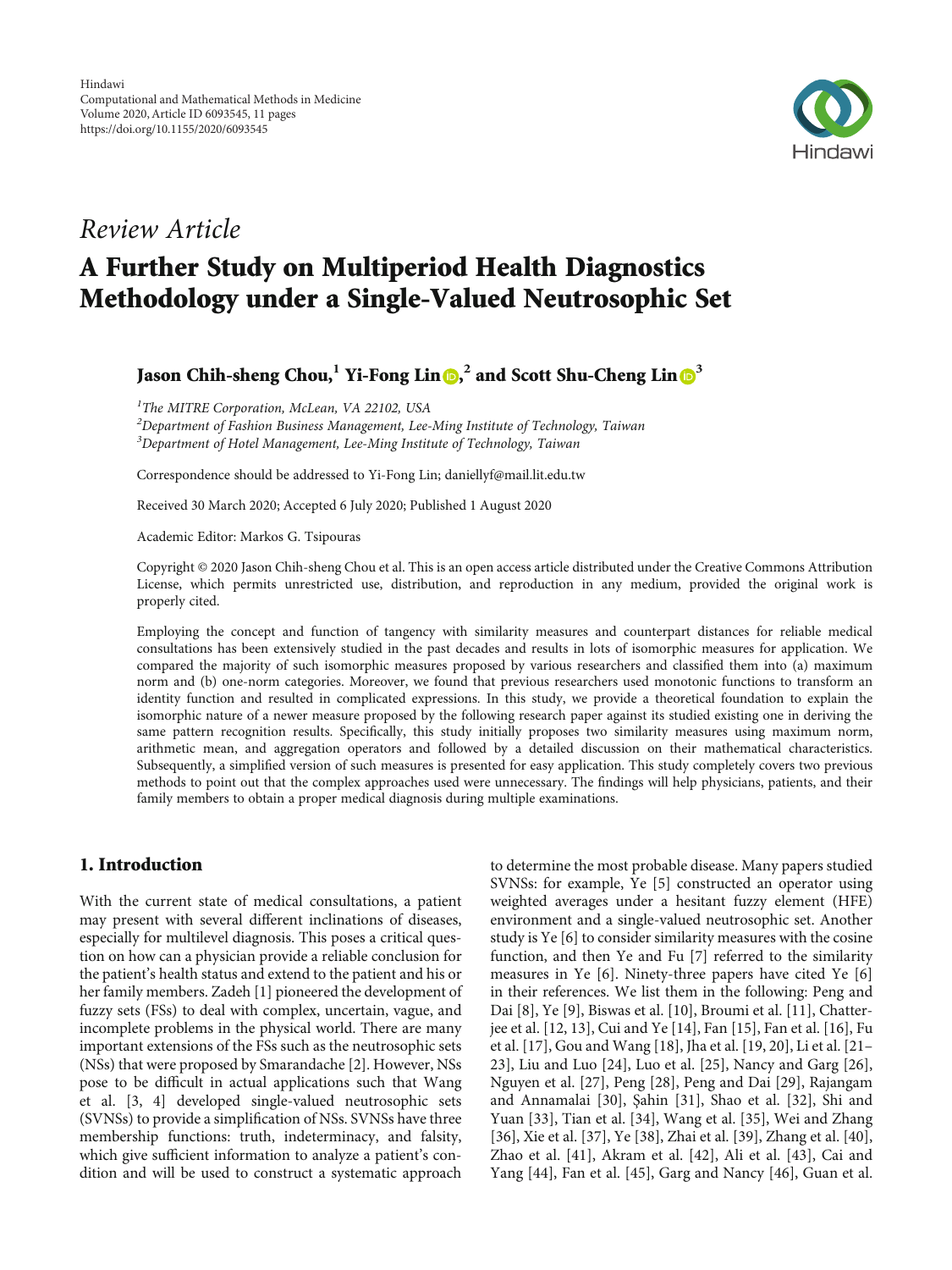[\[47](#page-8-0)], Karaaslan and Hayat [[48](#page-8-0)], Khanet al. [[49](#page-8-0)], Küçük and Şahin [\[50\]](#page-8-0), Liu [[51](#page-8-0)], Liu et al. [\[52\]](#page-8-0), Liu et al. [[53](#page-8-0)], Liu and You [[54](#page-8-0)], Mondal et al. [\[55](#page-8-0)–[57\]](#page-8-0), Ngan et al. [\[58\]](#page-8-0), Peng et al. [[59](#page-8-0)], Pramanik et al. [\[60, 61](#page-8-0)], Şahin [[62](#page-8-0)], Singh [[63](#page-8-0)], Tian et al. [[64](#page-8-0)], Tu et al. [\[65\]](#page-8-0), Wei and Wei [\[66\]](#page-8-0), Wu et al. [\[67](#page-8-0)], Wu et al. [[68](#page-8-0)], Xiong and Cheng [[69\]](#page-8-0), Ye [\[70\]](#page-8-0), Zeming et al. [[71](#page-8-0)], Zhang et al. [\[72\]](#page-8-0), Chen and Ye [\[73\]](#page-8-0), Deli and Şubaş [\[74](#page-8-0)], Fan and Ye [[75](#page-8-0)], Fu and Ye [\[76\]](#page-8-0), Hu et al. [\[77\]](#page-9-0), Lu and Ye [\[78\]](#page-9-0), Ma et al. [\[79\]](#page-9-0), Peng et al. [[80](#page-9-0)–[82](#page-9-0)], Pramanik et al. [\[83](#page-9-0)], Singh [\[84\]](#page-9-0), Thanh et al. [\[85\]](#page-9-0), Tian et al. [[86](#page-9-0)], Wang and Zhang [\[87\]](#page-9-0), Xu et al. [\[88\]](#page-9-0), Zhou and Abdel Wahab [\[89](#page-9-0)], Chou [[90](#page-9-0)], Liu and Tang [\[91\]](#page-9-0), Meng et al. [\[92\]](#page-9-0), Nancy and Garg [\[93](#page-9-0)], Shi [[94\]](#page-9-0), Son [\[95\]](#page-9-0), Ye [\[96](#page-9-0)], Ye and Fu [[7](#page-6-0)], Zhang et al. [\[97\]](#page-9-0), Zhang et al. [[98](#page-9-0)], and Zhang et al. [[99](#page-9-0)]. Among those 93 papers, 92 papers only mentioned Ye [[6\]](#page-6-0) in their introduction, and then they concentrated on their new similarity measures and applied their new similarity measures to solve real application problems. Only one paper, Ye and Fu [\[7\]](#page-6-0) have written down the similarity measures proposed by Ye [\[6](#page-6-0)]. However, Ye and Fu [[7](#page-6-0)] did not provide any discussion for the similarity measures proposed by Ye [[6\]](#page-6-0) with cosine functions. Instead, Ye and Fu [[7](#page-6-0)] developed new similarity measures with tangent functions. Hence, Ye and Fu [\[7\]](#page-6-0) developed two tangent similarity measures and subsequently defined aggregation operators for multiperiod medical diagnosis. There are 49 papers that have cited Ye and Fu [\[7\]](#page-6-0) in their references. We list them in the following: Liu et al. [[100](#page-9-0)], Peng and Dai [\[8](#page-6-0)], Awang et al. [\[101\]](#page-9-0), Chatterjee et al. [[12](#page-6-0), [13](#page-6-0)], Cui and Ye [[14](#page-7-0)], Fu et al. [[17](#page-7-0)], Gou and Wang [[18](#page-7-0)], Hu et al. [[102](#page-9-0)], Li et al. [[21](#page-7-0)], Long et al. [[103](#page-9-0)], Luo et al. [\[25](#page-7-0)], Nancy and Garg [\[26\]](#page-7-0), Nguyen et al. [[27](#page-7-0)], Rajangam and Annamalai [\[30\]](#page-7-0), Ren et al. [[104\]](#page-9-0), Shen et al. [\[105\]](#page-9-0), Shi and Yuan [\[33](#page-7-0)], Smith [[106](#page-9-0)], Xie et al. [\[37\]](#page-7-0), Akram et al. [[107](#page-9-0)], Ali et al. [\[43\]](#page-7-0), Hu et al. [\[108\]](#page-9-0), Ji et al. [\[109](#page-9-0)–[111](#page-10-0)], Karaaslan [[112](#page-10-0)], Karaaslan and Hayat [[48](#page-8-0)], Khan et al. [[113](#page-10-0)], Liu [[51](#page-8-0)], Mondal et al. [[55](#page-8-0)–[57\]](#page-8-0), Naz et al. [\[114](#page-10-0)], Peng and Dai [\[115\]](#page-10-0), Tu et al. [[65](#page-8-0)], Uluçay et al. [\[116\]](#page-10-0), Wu et al. [[67\]](#page-8-0), Ye [\[70](#page-8-0)], Ashraf et al. [\[117](#page-10-0)], Chen and Ye [\[73\]](#page-8-0), Fu and Ye [[76](#page-8-0)], Guan et al. [\[118](#page-10-0)], Guo et al. [\[119](#page-10-0)], Hu et al. [[77](#page-9-0)], Lu and Ye [\[78](#page-9-0)], Naz et al. [\[120\]](#page-10-0), Peng and Dai [[121](#page-10-0)], and Thanh et al. [\[85](#page-9-0)]. We have examined those 49 papers to find out that they only review Ye and Fu [[7\]](#page-6-0) in their literature study without any further discussions concerning Ye and Fu [[7](#page-6-0)]. There are many similarity measures developed by researchers. However, there are only a few studies that conduct comprehensive examinations for previously published papers. For example, Julian et al. [[122](#page-10-0)] improved three questionable results of Mitchell [\[123](#page-10-0)]. Deng and Chao [[124](#page-10-0)] and Tung et al. [[125](#page-10-0)] further revised two questionable findings of Julian et al. [[122\]](#page-10-0). We follow this trend to examine the findings of Ye [[6](#page-6-0)] and Ye and Fu [[7](#page-6-0)] with a detailed analysis.

Prior studies generally repeated in proposing a newer similarity measure and been evaluated against an existing one (i.e., a studied measure) in deriving the same pattern recognition results for medical diagnosis problems. Thus, they result in lots of isomorphic measures. Many researchers as mentioned above claimed that their new similarity measures are supported by existing ones. We took a detailed examination for some similarity measures and found that their coun-

terpart distances (that is, similarity measure plus distance is the unity) can be classified into (a) maximum norm and (b) one-norm categories. Additionally, many researchers used monotonic functions to transform the identity function (that is,  $f(x) = x$ ) into complicated expressions. These review comments trigger us to study the similarity measures and point out that they are isomorphic when compared to those two categories. Hence, we provide a theoretical foundation to explain why a newly proposed measure by the following paper will derive the same results as its studied one (i.e., an existing measure).

Initially, we will use a simple example to explain the isomorphic property of this research for ordinary readers. We concentrate on Ye [\[6\]](#page-6-0) and Ye and Fu [\[7](#page-6-0)], and they are representing an existing measure (i.e., Ye [\[6\]](#page-6-0)) and the following measure (i.e., Ye and Fu [\[7](#page-6-0)]). Ye [\[6](#page-6-0)] used the cosine function, and Ye and Fu [[7\]](#page-6-0) applied the tangent function, where cosine is a strictly decreasing function, and tangent is a strictly increasing function. The isomorphic property can be understood by assuming  $1 > dist(a, x) > dist(a, y)$ , then

$$
\text{Sim}(a, x) < \text{Sim}(a, y). \tag{1}
$$

The strictly decreasing property of cosine implies cos ( dist  $(a, x)$  < cos (dist  $(a, y)$ ). In this example, Ye [[6](#page-6-0)] would create a new similarity measure as

$$
\text{Sim}_{[6]}(a, x) = \cos(\text{dist}(a, x)),
$$
 (2)

such that

$$
\text{Sim}_{[6]}(a, x) < \text{Sim}_{[6]}(a, y). \tag{3}
$$

In fact, the similarity measure proposed by Ye [[6](#page-6-0)] preserves the original ordering of Equation (1). The strictly increasing property of tangent implies tan  $(dist(a, x)) > tan$  $(dist(a, y))$ . As an example of the following study, Ye and Fu [[7](#page-6-0)] would create a new similarity measure as

$$
\text{Sim}_{[7]}(a, x) = 1 - \tan (\text{dist}(a, x)),
$$
 (4)

such that

$$
\text{Sim}_{[7]}(a, x) < \text{Sim}_{[7]}(a, y). \tag{5}
$$

The new similarity measure proposed by Ye and Fu [[7\]](#page-6-0) preserves the original ordering of Equation (1) as well. In Ye and Fu [[7\]](#page-6-0), they claimed that they used the tangent function to develop a new similarity measure. We point out that Ye and Fu [[7](#page-6-0)] applied "one minus tangent function" to create a new similarity measure. Based on the isomorphic property, Ye [\[6](#page-6-0)] and Ye and Fu [\[7](#page-6-0)] will preserve the same orderings as those in previously published papers that were constructed with different monotonic functions. Therefore, we decide to provide a reasonable explanation for researching the reason why a newer similarity measure will still derive the same results as those in already published papers.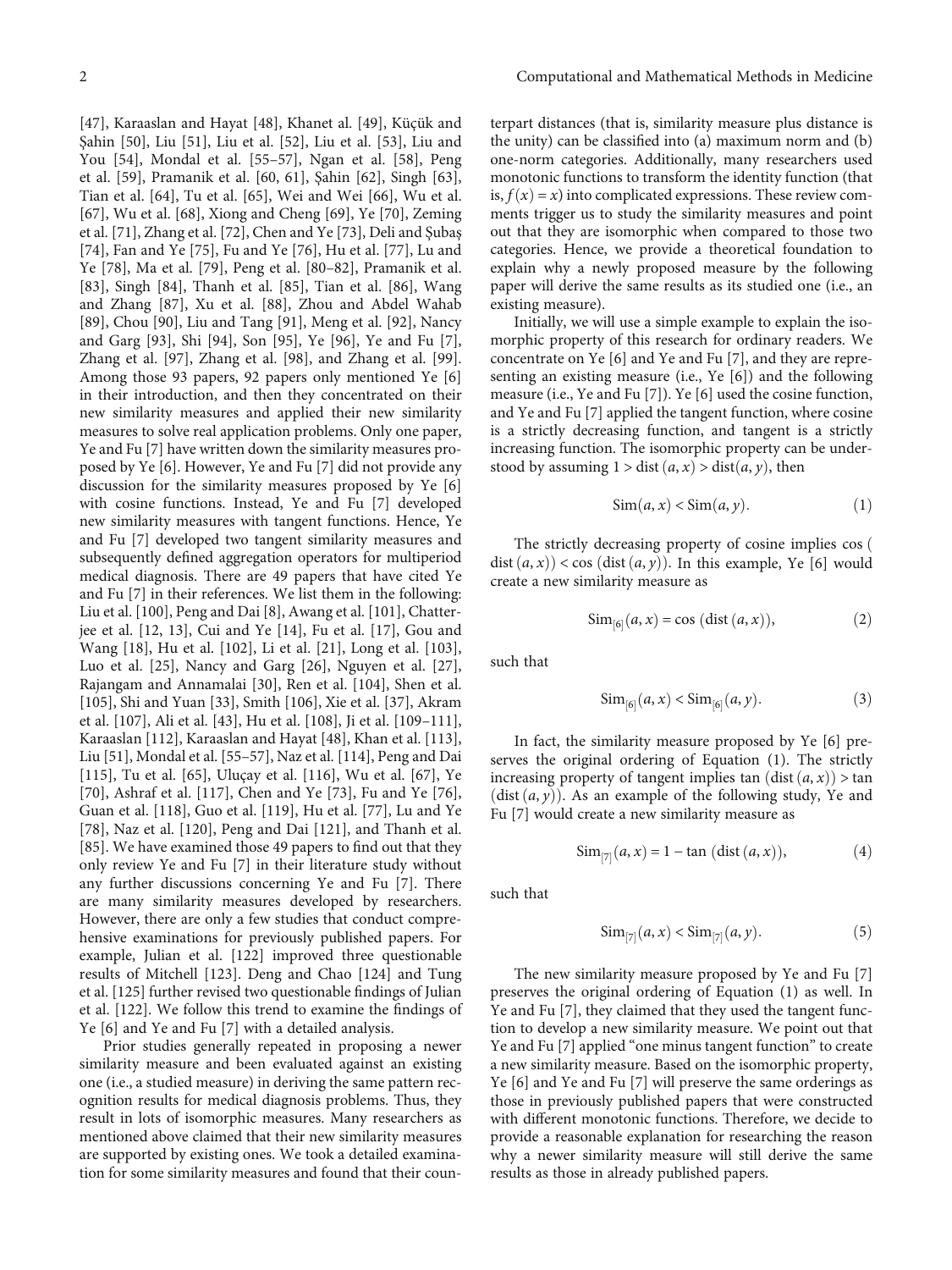<span id="page-2-0"></span>Computational and Mathematical Methods in Medicine 3

The rest of the paper is organized as follows. Section 2 of this paper introduced some previous results related to Ye and Fu [[7](#page-6-0)] in terms of the tangent similarity measures and aggregation operators. Section [3](#page-3-0) highlighted the theoretical results of Jaccard [[126](#page-10-0)], Dice [[127](#page-10-0)], and Salton and McGill [[128](#page-10-0)]. Our theoretical development of two similarity measures using maximum norm, arithmetic mean, and two aggregation operators is presented in Section [4.](#page-4-0) Section [5](#page-4-0) showed how this study used the subject example of Ye and Fu [\[7](#page-6-0)] as a comparison for the proposed two aggregation operators and thereby showing that it has the same diagnosis results. A detailed analysis is presented in Section [6](#page-5-0) about the tangent and improved cosine similarity measures and how there are transformations of the proposed revision thereby showing that these complicated computations of Ye [[6\]](#page-6-0) and Ye and Fu [\[7\]](#page-6-0) are redundant. The discussion is concluded in Section [7](#page-6-0).

## 2. Review of Related Results for Ye and Fu [\[7](#page-6-0)]

Wang et al. [[4\]](#page-6-0) defined an SVNS as  $A = \{ \langle x, T_A(x), I_A(x), \rangle \}$  $F_A(x)$ / $x \in X$ , such that *X* is a universe of discourse with the three membership functions: truth  $T_A(x)$ , indeterminacy  $I_A(x)$ , and falsity  $F_A(x)$  that satisfy  $T_A(x)$ ,  $I_A(x)$ , and  $F_A(x)$  $\in [0, 1].$ For

For  $A = \{ (x_j, T_A(x_j), I_A(x_j), F_A(x_j)) | x_j \in X \}$  and  $B =$ <br> *T* (*x*) *L* (*x*) *E* (*x*))  $(x, T_A(x_j)) | x_j \in X \}$  and different  $\{\langle x_j, T_B(x_j), I_B(x_j), F_B(x_j)\rangle | x_j \in X\}$  which are different<br>SVNIS<sub>O</sub> with a universal set  $X = \{x, x_j, ..., x_n\}$  No and Fu SVNSs with a universal set  $X = \{x_1, x_2, \dots, x_n\}$ , Ye and Fu [\[7](#page-6-0)] reviewed three similarity measures: Jaccard [\[126](#page-10-0)], Dice [\[127\]](#page-10-0), and Salton and McGill [\[128\]](#page-10-0) as follows.

Jaccard [\[126\]](#page-10-0) defined the "Jaccard index"

$$
S_{J}(A, B) = \frac{1}{n} \sum_{j=1}^{n} \frac{\Omega_{j}}{\Delta_{A j} + \Delta_{B j} - \Omega_{j}},
$$
(6)

where

$$
\Omega_j = T_A(x_j) T_B(x_j) + I_A(x_j) I_B(x_j) + F_A(x_j) F_B(x_j), \quad (7)
$$

$$
\Delta_{A j} = T_A^2(x_j) + I_A^2(x_j) + F_A^2(x_j),
$$
\n(8)

$$
\Delta_{Bj} = T_B^2(x_j) + I_B^2(x_j) + F_B^2(x_j).
$$
\n(9)

Dice [\[127\]](#page-10-0) defined the "Dice similarity measure":

$$
S_D(A, B) = \frac{1}{n} \sum_{j=1}^{n} \frac{2\Omega_j}{\Delta_{A,j} + \Delta_{B,j}}.
$$
 (10)

Salton and McGill [\[128\]](#page-10-0) presented that

$$
S_C(A, B) = \frac{1}{n} \sum_{j=1}^{n} \frac{\Omega_j}{\sqrt{\Delta_A \Delta_B j}},
$$
\n(11)

which is based on the inner product of two vectors and then normalizes the result.

Next, Ye and Fu [[7\]](#page-6-0) claimed that Equation (11) has some disadvantages such that they presented two improved cosine similarity measures as follows in Ye [\[6](#page-6-0)]:

$$
C_1(A, B) = \frac{1}{n} \sum_{j=1}^{n} \cos \left[ \pi \frac{\max \left\{ |T_A(x_j) - T_B(x_j)|, |I_A(x_j) - I_B(x_j)|, |F_A(x_j) - F_B(x_j)| \right\}}{2} \right],\tag{12}
$$

$$
C_2(A, B) = \frac{1}{n} \sum_{j=1}^{n} \cos \left[ \pi \frac{\{ |T_A(x_j) - T_B(x_j)| + |I_A(x_j) - I_B(x_j)| + |F_A(x_j) - F_B(x_j)| \} \}}{6} \right].
$$
 (13)

Using the concept of tangency, Ye and Fu [[7\]](#page-6-0) developed two new equations as follows:

$$
T_1(A, B) = 1 - \frac{1}{n} \sum_{j=1}^n \tan \left[ \pi \frac{\max \left\{ |T_A(x_j) - T_B(x_j)|, |I_A(x_j) - I_B(x_j)|, |F_A(x_j) - F_B(x_j)| \right\}}{4} \right],\tag{14}
$$

and

$$
T_2(A, B) = 1 - \frac{1}{n} \sum_{j=1}^n \tan \left[ \pi \frac{\left\{ \left| T_A(x_j) - T_B(x_j) \right| + \left| I_A(x_j) - I_B(x_j) \right| + \left| F_A(x_j) - F_B(x_j) \right| \right\}}{12} \right].
$$
\n(15)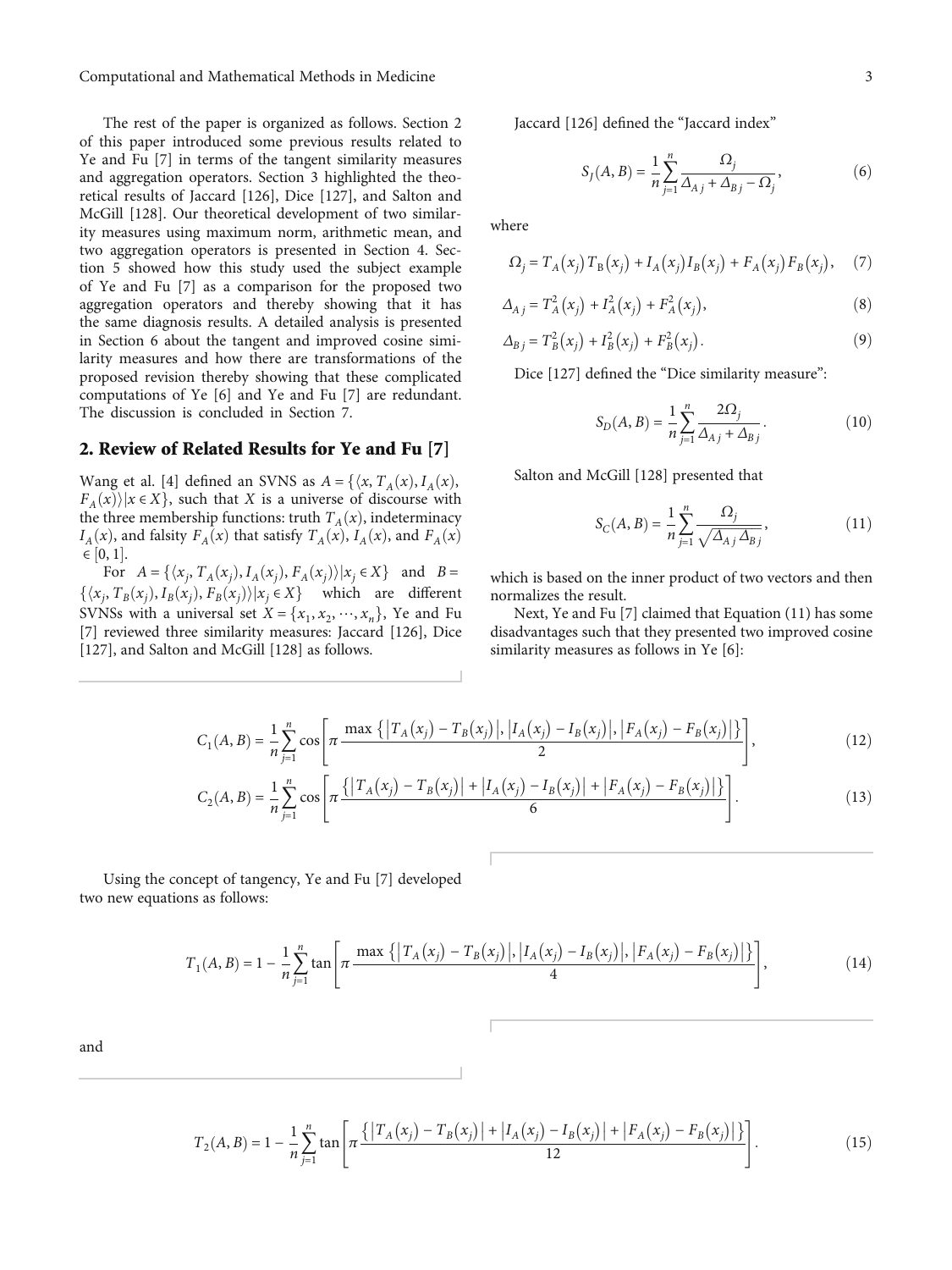<span id="page-3-0"></span>Finally, Ye and Fu [\[7](#page-6-0)] constructed two weighted measures that are still built on tangency:

$$
T_{w1}(A,B) = 1 - \sum_{j=1}^{n} w_j \tan \left[ \pi \frac{\max \{ |T_A(x_j) - T_B(x_j)|, |I_A(x_j) - I_B(x_j)|, |F_A(x_j) - F_B(x_j)| \} }{4} \right],
$$
(16)

$$
T_{w2}(A,B) = 1 - \sum_{j=1}^{n} w_j \tan \left[ \pi \frac{\{ |T_A(x_j) - T_B(x_j)| + |I_A(x_j) - I_B(x_j)| + |F_A(x_j) - F_B(x_j)| \} \}}{12} \right].
$$
 (17)

During a multiple period diagnosis, Ye and Fu [\[7](#page-6-0)] used tangent and improved cosine measures to find out the most probable disease suffered by the patient. We recall the decision algorithm proposed by Ye and Fu [[7\]](#page-6-0):

Assign  $S = \{S_1, S_2, \dots, S_m\}$  as the group of different symptoms,  $T = \{t_1, t_2, \dots, t_q\}$  as a series of multiple periods, and  $D = \{D_1, D_2, \dots, D_n\}$  as a group of possible diagnoses. Let the weight of period  $t_k$  be denoted as  $w(t_k)$  with  $w(t_k) > 0$ and  $\sum_{k=1}^{q} w(t_k) = 1$ . For a patient *P* with various symptoms,<br>Ve and Eu [7] used S (*t*) to denote the SVNS for this patient Ye and Fu [\[7\]](#page-6-0) used  $S_j(t_k)$  to denote the SVNS for this patient<br>throughout the pariod type sumptoms S, and C, and to throughout the period  $t_k$  for symptoms  $S_j$  and  $C_{ij}$ , and to represent the SVNS for disease *Di* related to the symptom *Sj* . The algorithm is cited as follows:

Step 1. Ye and Fu [\[7\]](#page-6-0) applied  $T_2$  of Equation [\(15\)](#page-2-0) or  $C_2$  of Equation ([13\)](#page-2-0) to compute the similarity between  $S_j(t_k)$  and  $G_{\alpha} \circ T_{\alpha}(B, D, t_k) \circ T_{\alpha}(B, D, t_k)$  $C_{ij}$  as  $T_2(P, D_i, t_k)$  or  $C_2(P, D_i, t_k)$ .

*Remark 1*. Ye and Fu [\[7](#page-6-0)] used  $T_{wi}(P, t_k)$  where the relation of the patient's disease  $D_i$  and the period  $t_k$  is not indicated clearly. Hence, the proposed change of the expression is from  $T_{wi}(P, t_k)$  to  $T_2(P, D_i, t_k)$ .

Step 2. To derive the weighted aggregation value,  $M(P, D_i)$  for the patient related to the disease  $D_i$ . for the patient related to the disease *Di* :

$$
M_{T_2}(P, D_i) = \sum_{k=1}^{q} w(t_k) T_2(P, D_i, t_k), \qquad (18)
$$

or

$$
M_{C_2}(P, D_i) = \sum_{k=1}^q w(t_k) C_2(P, D_i, t_k).
$$
 (19)

Step 3. Present the most probable diagnosis to the patient according to the highest amount among weighted aggregations.

Step 4. Finish.

# 3. Our Theoretical Results for Similarity Measures of Jaccard, Dice, and Cosine

This section demonstrated that

$$
S_C(A, B) \ge S_D(A, B) \ge S_J(A, B). \tag{20}
$$

Hence, we will prove that relations among the three similarity measures proposed by Jaccard [\[126](#page-10-0)], Dice [[127](#page-10-0)], and Ye [[6](#page-6-0)].

Building on the concept of the arithmetic average is greater than or equal to the geometric average, it is found that

$$
\frac{\Delta_{A,j} + \Delta_{B,j}}{2} \ge \sqrt{\Delta_{A,j}\Delta_{B,j}},\tag{21}
$$

and thereby deriving that

$$
S_C(A, B) \ge S_D(A, B). \tag{22}
$$

From the definition of  $Δ_{A}$ ,  $Δ_{B}$ , and  $Ω$ <sub>*i*</sub> of Equations [\(7](#page-2-0))–[\(9](#page-2-0)), respectively, the following is obtained:

$$
\Delta_{A,j} + \Delta_{B,j} - 2 \Omega_j = (T_A(x_j) - T_A(x_j))^2 + (I_A(x_j) - I_A(x_j))^2 + (F_A(x_j) - F_A(x_j))^2 \ge 0,
$$
\n(23)

such that

$$
\frac{2}{\Delta_{A_j} + \Delta_{B_j}} \ge \frac{1}{\Delta_{A_j} + \Delta_{B_j} - \Omega_j},
$$
\n
$$
S_D(A, B) \ge S_J(A, B).
$$
\n(24)

Theorem 2 below summarizes the findings.

**Theorem 2.** Using two SVNSs  $A = \{(x_j, T_A(x_j), I_A(x_j), F_A(x_j), F_B(x_j)\}$  $(x_j)$  |  $x_j \in X$ } and *B* = { $\langle x_j, T_B(x_j), I_B(x_j), F_B(x_j) \rangle | x_j \in X$ }<br>
togathor with the universe of discovers  $X - [x, x_j]$ together with the universe of discourse  $X = \{x_1, x_2, \dots, x_n\}$ ,  $S_C(A, B) \ge S_D(A, B) \ge S_I(A, B)$  *is confirmed.*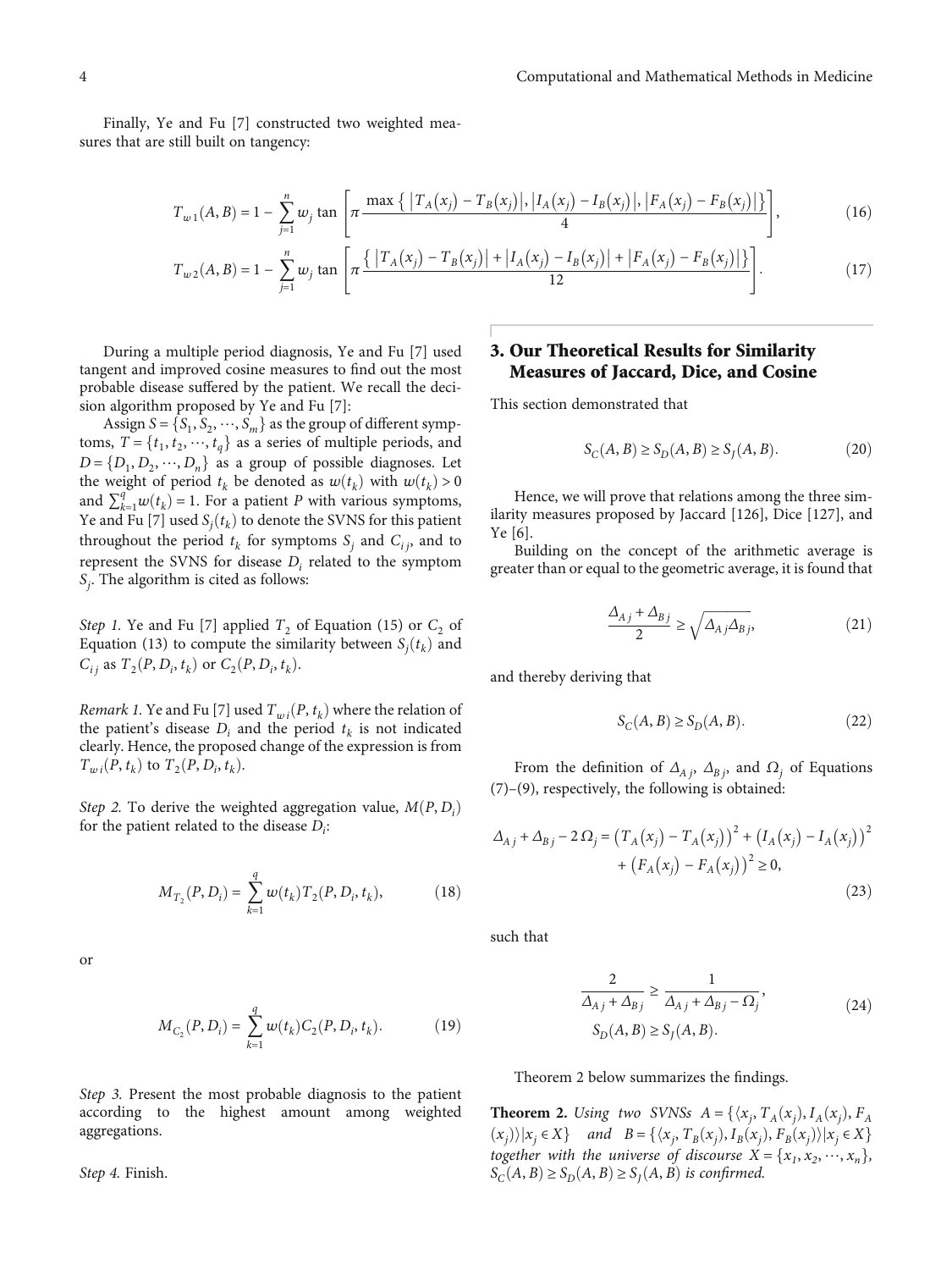|                         | $t_k$          | $S_1$ (temperature) | $S2$ (headache) | $S_3$ (stomach pain) | $S_4$ (cough)   | $S_5$ (chest pain) |
|-------------------------|----------------|---------------------|-----------------|----------------------|-----------------|--------------------|
|                         | t <sub>1</sub> | (0.8, 0.6, 0.5)     | (0.5, 0.4, 0.3) | (0.2, 0.1, 0.3)      | (0.7, 0.6, 0.3) | (0.4, 0.3, 0.2)    |
| $P_1$<br>P <sub>2</sub> | $t_{2}$        | (0.7, 0.3, 0.2)     | (0.6, 0.3, 0.2) | (0.3, 0.2, 0.4)      | (0.6, 0.5, 0.2) | (0.6, 0.5, 0.3)    |
|                         | $t_3$          | (0.5, 0.2, 0.4)     | (0.6, 0.3, 0.4) | (0.3, 0.3, 0.5)      | (0.4, 0.3, 0.2) | (0.6, 0.4, 0.4)    |
|                         | $t_{\rm 1}$    | (0.6, 0.6, 0.1)     | (0.1, 0.2, 0.6) | (0.3, 0.2, 0.8)      | (0.6, 0.2, 0.3) | (0.2, 0.3, 0.7)    |
|                         | $t_{2}$        | (0.5, 0.4, 0.2)     | (0.2, 0.2, 0.6) | (0.2, 0.1, 0.7)      | (0.8, 0.3, 0.1) | (0.1, 0.1, 0.8)    |
|                         | $t_3$          | (0.8, 0.3, 0.1)     | (0.2, 0.1, 0.5) | (0.1, 0.1, 0.9)      | (0.7, 0.2, 0.0) | (0.1, 0.1, 0.8)    |
| $P_3$                   | $t_1$          | (0.3, 0.1, 0.2)     | (0.3, 0.2, 0.2) | (0.7, 0.6, 0.7)      | (0.3, 0.2, 0.2) | (0.4, 0.4, 0.3)    |
|                         | $t_{2}$        | (0.4, 0.2, 0.2)     | (0.5, 0.1, 0.3) | (0.4, 0.2, 0.2)      | (0.5, 0.3, 0.3) | (0.6, 0.3, 0.2)    |
|                         | $t_3$          | (0.8, 0.7, 0.6)     | (0.7, 0.5, 0.5) | (0.4, 0.1, 0.1)      | (0.7, 0.3, 0.4) | (0.7, 0.4, 0.5)    |
| $P_4$                   | $t_1$          | (0.2, 0.1, 0.7)     | (0.2, 0.3, 0.7) | (0.2, 0.2, 0.7)      | (0.2, 0.1, 0.8) | (0.8, 0.2, 0.1)    |
|                         | $t_{2}$        | (0.1, 0.1, 0.6)     | (0.1, 0.2, 0.8) | (0.2, 0.1, 0.8)      | (0.3, 0.0, 0.9) | (0.7, 0.1, 0.2)    |
|                         | $t_3$          | (0.1, 0.1, 0.8)     | (0.1, 0.2, 0.7) | (0.3, 0.1, 0.8)      | (0.2, 0.1, 0.9) | (0.9, 0.1, 0.1)    |
|                         |                |                     |                 |                      |                 |                    |

<span id="page-4-0"></span>Table 1: (Reproduction of Table 5 of Ye and Fu [\[7\]](#page-6-0)) Characteristic values related to the patients and their symptoms for three periods.

### 4. Our Proposed Similarity Measures

Using the two SVNSs A and B with a universal set  $X = \{x_1, x_2, \dots, x_n\}$  $x_2, \dots, x_n$  as above, it is assumed that:

$$
M_{w1}(A,B) = 1 - \sum_{j=1}^{n} w_j \alpha_j,
$$
 (25)

with

$$
\alpha_j = \max \{ |T_A(x_j) - T_B(x_j)|, |I_A(x_j) - I_B(x_j)|, |F_A(x_j) - F_B(x_j)| \},
$$
\n(26)

and

$$
M_{w2}(A,B) = 1 - \sum_{j=1}^{n} w_j \beta_j,
$$
 (27)

with

$$
\beta_j = \frac{|T_A(x_j) - T_B(x_j)| + |I_A(x_j) - I_B(x_j)| + |F_A(x_j) - F_B(x_j)|}{3},
$$
\n(28)

such that  $M_{w1}$  is related to the maximum norm, and  $M_{w2}$  is related to the arithmetic mean.

Our proposed weighted aggregation value for a patient, *P*, to a disease, *D*, is computed as

$$
M_{w1}(P, D_i) = \sum_{k=1}^{q} w(t_k) M_{w1}\left(S_j^P(t_k), C_{ij}\right), \qquad (29)
$$

where  $S_f^P(t_k)$  is the SVNS for the patient *P*, with the symptom  $S_{\text{c}}$  at newight the state SVNS for the disease *D* and the  $S_j$ , at period  $t_k$ , and  $C_{ij}$  is the SVNS for the disease  $D_i$  and the

symptom *Sj* . On the other hand, we provide a second aggregated value by our proposed second similarity measure of Equation (27) as

$$
M_{w2}(P, D_i) = \sum_{k=1}^{q} w(t_k) M_{w2} \left( S_j^P(t_k), C_{ij} \right).
$$
 (30)

#### 5. Diagnoses Illustration

The example from Ye and Fu [\[7](#page-6-0)] is used, wherein a patient group presents with an array of diseases,  $D = \{D_1, D_2, \dots, D_n\}$  $D_5$  = {viral fever, malaria, typhoid, gastritis, stenocardia}, the list of symptoms as,  $S = \{S_1, S_2, \dots, S_5\} = \{\text{temperature},\}$ headache, stomach pain, cough, chest pain}, and a set of four patients,  $\{P_1, P_2, P_3, P_4\}$ . The characteristic values of the patients and symptoms for a certain period are listed in Table 1. For example,  $S_1^{P_1}(t_1)$  is the SVNS for the patient  $P_1$  with the symptom *S*, at period  $t_1 = (0.8, 0.6, 0.5)$ with the symptom  $S_1$  at period  $t_1 = (0.8, 0.6, 0.5)$ .

Table [2](#page-5-0) continues the list between (a) probable diseases and (b) their corresponding symptoms. For example,  $C_{12} = (0.3, 0.2, 0.5)$  is the SVNS for disease  $D_1$  with the symptom  $S_2$ .

With the proposed method of  $M_{w1}(P_s, D_i)$  and  $M_{w2}(P_s, D_i)$  for  $s = 1, 2, 3, 4$  and  $i = 1, 2, \dots, 5$  with weights for periods  $D_i$ ), for  $s = 1, 2, 3, 4$  and  $i = 1, 2, \dots, 5$  with weights for periods  $u(t) = 0.25$   $u(t) = 0.35$  and  $u(t) = 0.4$  and weights for  $w(t_1) = 0.25, w(t_2) = 0.35$ , and  $w(t_3) = 0.4$  and weights for symptoms  $w_i = 1/5$ , for  $j = 1, 2, \dots, 5$ , the results are presented in Table [3.](#page-5-0)

From Table [3](#page-5-0), by the aggregation operator of  $M_{w1}$  with the maximum norm or the aggregation operator  $M_{w2}$  with the arithmetic mean, the same results are derived for patients  $P_1$  and  $P_3$  suffering from viral fever, the patient  $P_2$  suffering malaria, and the patient  $P_4$  suffering stenocardia. The study's derivations are the same as that of Yu and Fu [[7](#page-6-0)] with the aggregation operator  $M_{T_2}$  of Equation ([18](#page-3-0)) and the aggregation operator  $M_{C_2}$  of Equation ([19](#page-3-0)).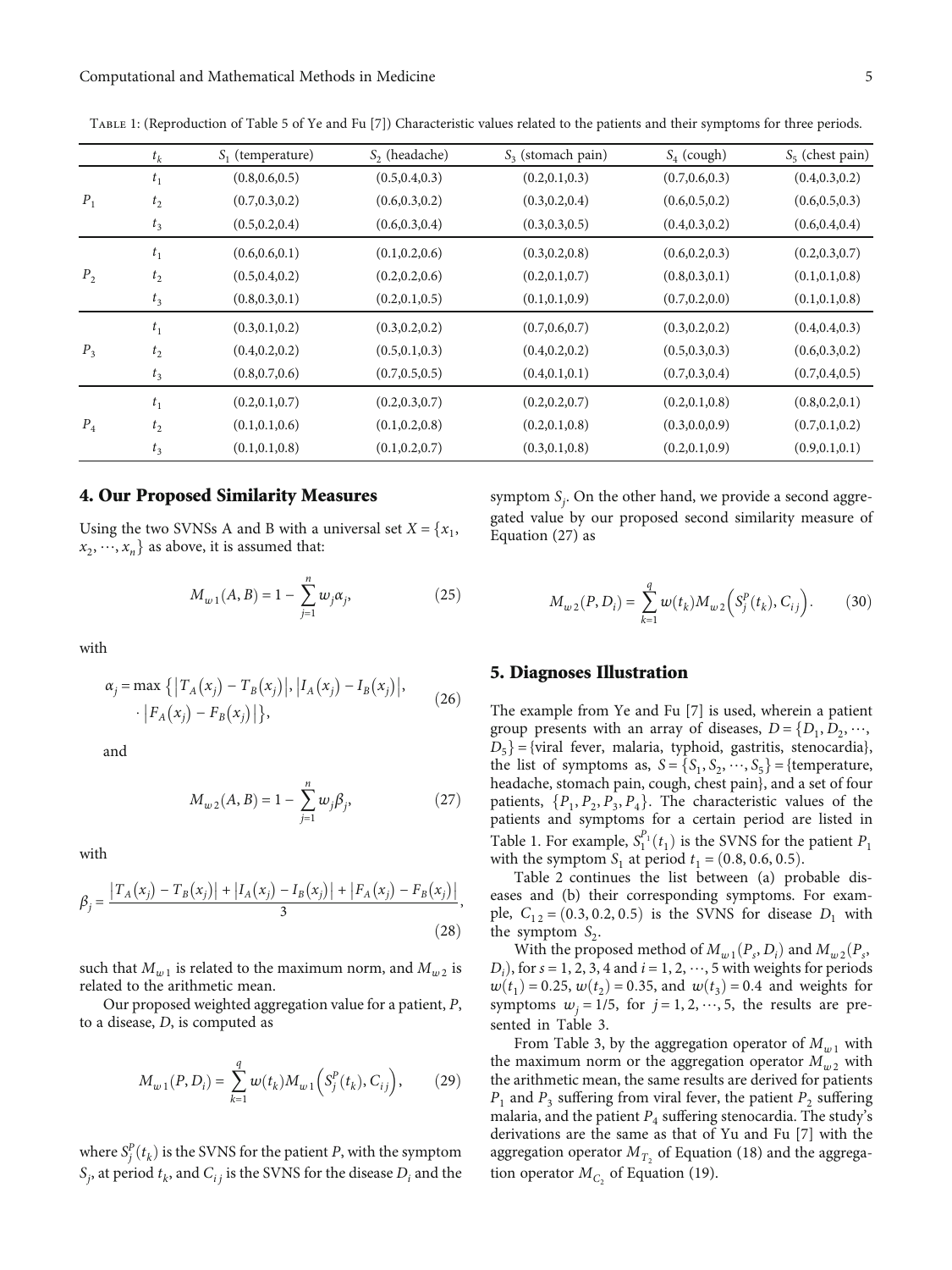Table 2: (Reproduction of Table 4 of Ye and Fu [[7](#page-6-0)]) Characteristic values related to five diseases and five symptoms.

<span id="page-5-0"></span>

|                   | $S_1$ (temperature) | $S2$ (headache) | $S_3$ (stomach pain) | $S_4$ (cough)   | $S_5$ (chest pain) |
|-------------------|---------------------|-----------------|----------------------|-----------------|--------------------|
| $D_1$ viral fever | (0.4, 0.6, 0.0)     | (0.3, 0.2, 0.5) | (0.1, 0.3, 0.7)      | (0.4, 0.3, 0.3) | (0.1, 0.2, 0.7)    |
| $D2$ malaria      | (0.7, 0.3, 0.0)     | (0.2, 0.2, 0.6) | (0.0, 0.1, 0.9)      | (0.7, 0.3, 0.0) | (0.1, 0.1, 0.8)    |
| $D_3$ typhoid     | (0.3, 0.4, 0.3)     | (0.6, 0.3, 0.1) | (0.2, 0.1, 0.7)      | (0.2, 0.2, 0.6) | (0.1, 0.0, 0.9)    |
| $D_4$ gastritis   | (0.1, 0.2, 0.7)     | (0.2, 0.4, 0.4) | (0.8, 0.2, 0.0)      | (0.2, 0.1, 0.7) | (0.2, 0.1, 0.7)    |
| $D_5$ stenocardia | (0.1, 0.1, 0.8)     | (0.0, 0.2, 0.8) | (0.2, 0.0, 0.8)      | (0.2, 0.0, 0.8) | (0.8, 0.1, 0.1)    |

TABLE 3: Study findings of  $M_{w}$ <sub>1</sub> $(P_s, D_i)$  and  $M_{w}$ <sub>2</sub> $(P_s, D_i)$ .

|                    | D         | $D_2$     | $D_3$  | $D_4$  | $D_5$     | Diagnosis result  |
|--------------------|-----------|-----------|--------|--------|-----------|-------------------|
| $M_{w1}(P_1, D_i)$ | $0.6730*$ | 0.5990    | 0.6560 | 0.5260 | 0.5270    | $D_1$ viral fever |
| $M_{w1}(P_2, D_i)$ | 0.7970    | $0.8730*$ | 0.6780 | 0.5510 | 0.5330    | $D2$ malaria      |
| $M_{w1}(P_3, D_i)$ | $0.5860*$ | 05040     | 0.5540 | 0.5300 | 0.4520    | $D_1$ viral fever |
| $M_{w1}(P_4, D_i)$ | 0.5210    | 0.4750    | 0.5640 | 0.6020 | $0.8910*$ | $D_5$ stenocardia |
| $M_{w2}(P_1, D_i)$ | $0.7770*$ | 0.7323    | 0.7483 | 0.6810 | 0/6510    | $D_1$ viral fever |
| $M_{w2}(P_2, D_i)$ | 0.8683    | $0.9250*$ | 0.7897 | 0.6883 | 0.6670    | $D2$ malaria      |
| $M_{w2}(P_3, D_i)$ | $0.7573*$ | 0.6983    | 0.6960 | 0.7133 | 0.6573    | $D_1$ viral fever |
| $M_{w2}(P_4, D_i)$ | 0.6917    | 0.6617    | 0.7170 | 0.7577 | $0.9443*$ | $D5$ stenocardia  |

<sup>∗</sup>Maximum values and thus, the most probable diagnosis.

# 6. Further Discussion for Aggregation Operators

In this section, we will explain that previous researchers used monotonic functions to transform the identity function (that is,  $f(x) = x$  to complicated expressions. Based on the abbreviations of  $\alpha_j$  and  $\beta_j$ , it is possible to rewrite  $T_{w1}$  of Equation [\(16](#page-3-0)) and  $T_{w2}$  of Equation ([17](#page-3-0)) proposed by Yu and Fu [\[7](#page-6-0)] to simplify their expressions as follows

$$
T_{w1}(A, B) = 1 - \sum_{j=1}^{n} w_j \tan (\pi \alpha_j/4), \qquad (31)
$$

$$
T_{w2}(A, B) = 1 - \sum_{j=1}^{n} w_j \tan \left( \pi \beta_j / 4 \right).
$$
 (32)

Comparing Equation [\(25\)](#page-4-0) with Equation (31), the following general expression is implied:

$$
\text{Sim}_{w1}(A, B) = 1 - \sum_{j=1}^{n} w_j f(\alpha_j), \tag{33}
$$

such that in Equation ([25](#page-4-0)), for  $M_{w1}$ ,  $f(x) = x$ , and in Equation (31), for  $T_{w}$ ,  $f(x) = \tan(\pi x/4)$ .

By the same argument, comparing Equation [\(27\)](#page-4-0) with Equation (32) obtains a general expression:

$$
\text{Sim}_{w2}(A, B) = 1 - \sum_{j=1}^{n} w_j f(\beta_j), \tag{34}
$$

such that in Equation ([27](#page-4-0)), for  $M_{w2}$ ,  $f(x) = x$ , and in Equation (32), for  $T_{w2}$ ,  $f(x) = \tan(\pi x/4)$ .

Consequently, we can further simplify  $C_1(A, B)$  of Equa-tion [\(12](#page-2-0)) and  $C_2(A, B)$  of Equation [\(13](#page-2-0)) proposed by Ye [[6\]](#page-6-0) as follows

$$
C_1(A, B) = \frac{1}{n} \sum_{j=1}^{n} \cos(\pi \alpha_j / 2),
$$
 (35)

$$
C_2(A, B) = \frac{1}{n} \sum_{j=1}^{n} \cos(\pi \beta_j / 2).
$$
 (36)

Hence, Equations ([25](#page-4-0)), (31), and (35) are used in comparison to determine their relationship with  $\alpha_j$  of Equation [\(26\)](#page-4-0). By the same observation, it is found that Equations [\(27\)](#page-4-0), (32), and (36) are related to  $\beta_i$  of Equation [\(28](#page-4-0)).

In Equations [\(25](#page-4-0)) and [\(27\)](#page-4-0), the most natural approach  $f(x) = x$  is applied by us. Meanwhile, in Equations (31) and (32), Ye and Fu [[7\]](#page-6-0) used  $f(x) = \tan(\pi x/4)$ , and in Equations (35) and (36), Ye [[6\]](#page-6-0) used  $f(x) = \cos(\pi x/2)$ .

 $f(x) = x$  and  $f(x) = \tan(\pi x/4)$  are both increasing functions from  $f(0) = 0$  to  $f(1) = 1$ . On the other hand,  $f(x) =$ cos  $(\pi x/2)$  is a decreasing function from  $f(0) = 1$  to  $f(1) =$ 0. All of them are monotonic functions.

For a similarity measure, say Sim,  $Sim(0) = 1$ , and  $Sim(1) = 0$  are ideal, such as in Equations [\(25](#page-4-0)), ([27](#page-4-0)), (31), and (32) and then abstractly expressed in Equations (33) and (34), researchers use  $1 - \sum_{j=1}^{m} w_j f(\alpha_j)$  or  $1 - \sum_{j=1}^{m} w_j f(\alpha_j)$  $w_j f(\beta_j)$ .<br>The

There are infinite increasing functions that satisfy  $f(0)$  $= 0$  and  $f(1) = 1$ . However, Ye and Fu [\[7](#page-6-0)] did not provide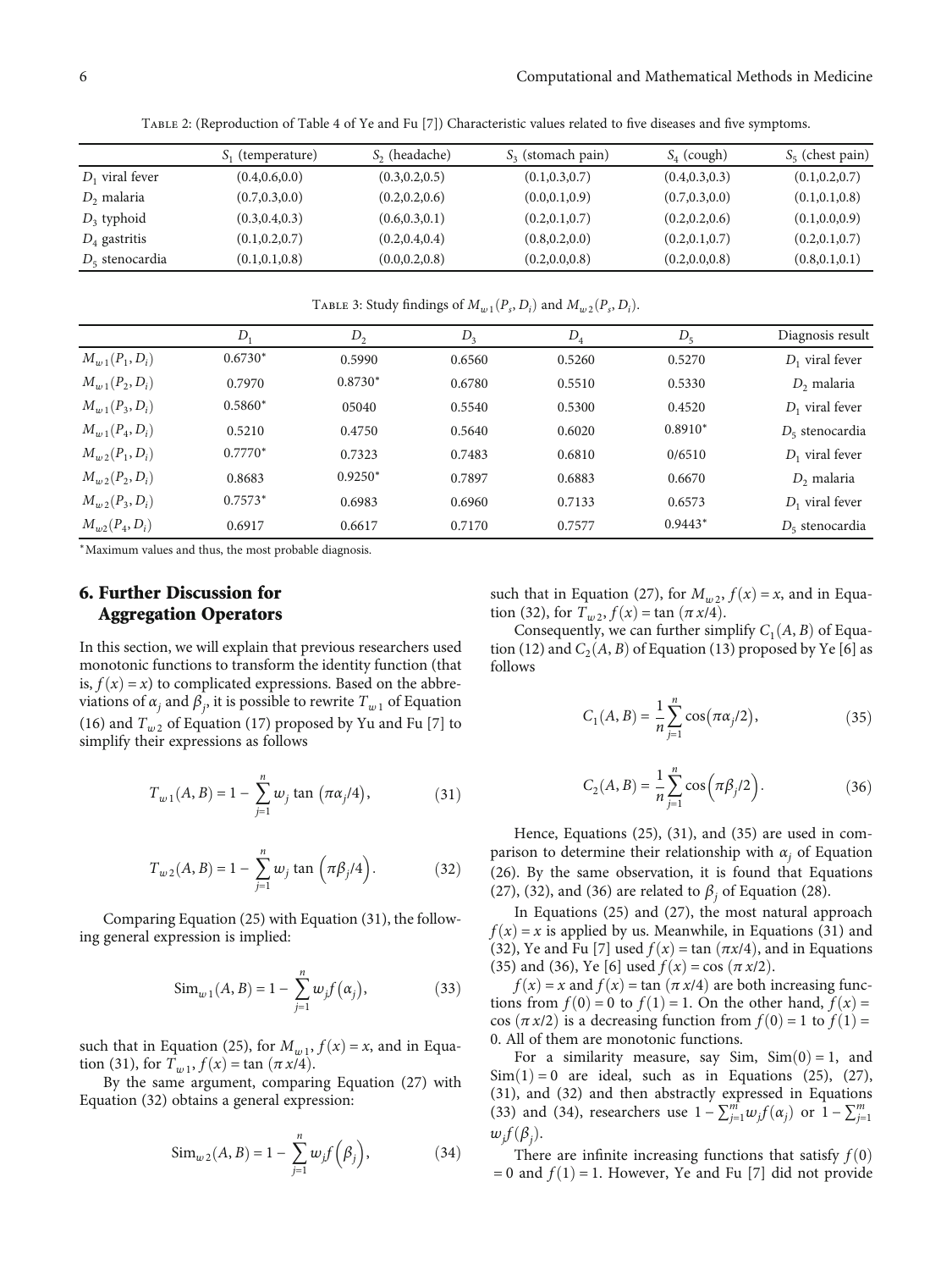<span id="page-6-0"></span>any explanation of why  $f(x) = \tan(\pi x/4)$  was selected by them.

Moreover, there are infinite decreasing functions that satisfy  $f(0) = 1$  and  $f(1) = 0$ . Ye [6] and Ye and Fu [7] also did not explain why  $f(x) = \cos(\pi x/2)$  was used.

Since our proposed approach to use the simplest form *f*  $(x) = x$  can still derive the desired diagnosis, the study recommends not to apply the complicated method proposed by Ye [6] with  $f(x) = \cos(\pi x/2)$  and Ye and Fu [7] with  $f(x) =$ tan  $(\pi x/4)$ . Instead, using our simplest form  $f(x) = x$  will help researchers solve their similarity measure problems and also reduce the complicated computation caused by Ye [6] and Ye and Fu [7].

For completeness, we point out that Section 5.3 of Ye and Fu [7] shows the comparative analysis of Ye and Fu [7]. It is mentioned that the multiple period method is better than a single period of Ye [6] since the latter poses more difficulty in giving a suitable diagnosis for a specific patient presenting with a specific disease. Recalling the example of Section 5 of Ye and Fu [7], it showed that the aggregation operator  $M_{T_2}$  of Equation ([18](#page-3-0)) was used with tangent similarity measure  $T_2$  of Equation [\(15\)](#page-2-0) and the aggregation operator  $M_{C_2}$  of Equation ([19\)](#page-3-0) with tangent similarity measure  $C_2$  of Equation [\(13\)](#page-2-0) which was proposed by Ye [6]. Both operators derived the same diagnosis results for four patients as obtained in Table [3](#page-5-0) by aggregation operator  $M_{w1}$  of Equation ([29\)](#page-4-0) and aggregation operator  $M_{w2}$  of Equation ([30](#page-4-0)).

In Ye and Fu [7], the improved similarity measure  $C_2$ of Ye [6] was used and repeated three times, then combined with the weighted mean such that the improved similarity measure  $C_2$  of the latter study can be used to solve multiperiod medical diagnosis problems. Ye and Fu [7] already successfully applied  $C_2$  in their algorithm as mentioned that using the tangent function and cosine measure, the diagnoses are similar and therefore proving that their proposed multiperiod method was indeed effective. The reference implies the possibility to use the cosine measure from Ye [6] for medical diagnoses over multiple periods. Ye and Fu [7] first used the improved cosine similarity measure of Equation ([13](#page-2-0)) proposed by Ye [6] to support their tangent similarity measure of Equation ([15](#page-2-0)), since aggregation approach by the two measures derive identical diagnosis results. On the contrary, in the same section, Ye and Fu [7] claimed that the improved cosine similarity measure of Equation ([13](#page-2-0)) proposed by Ye [6] is unable to solve multiperiod medical diagnosis problems. Hence, the study points out that Section 5.2 or the comparative analysis of Ye and Fu [7] contained questionable results.

## 7. Conclusion

In this paper, we tried to claim that there is an isomorphism between (a) our simplest similarity measures and (b) those complicated similarity measures. Hence, to construct new similarity measures that can be explained by isomorphism is tedious and unnecessary. This study provided a detailed analysis of the improved cosine similarity measure proposed

by Ye [6] and the tangent similarity measure proposed by Ye and Fu [7] to point out that these are transformations of the maximum norm and the arithmetic mean. As a recommendation, researchers can directly apply the well-known distance: the maximum norm and the arithmetic mean, to simplify the complicated computations in Ye and Fu [7].

## Conflicts of Interest

The authors declare no conflict of interest.

## Acknowledgments

This research was partially supported by the Ministry of Science and Technology, with grant no. MOST 107-2410- H-241-001.

#### References

- [1] L. A. Zadeh, "Fuzzy sets," Information and Control, vol. 8, pp. 338–353, 1995.
- [2] F. Smarandache, A Unifying Field in Logics. Neutrosophy: Neutrosophic Probability, Set and Logic, American Research Press, Rehoboth, DE, 1999.
- [3] H. Wang, F. Smarandache, Y. Q. Zhang, and R. Sunderraman, Interval Neutrosophic Sets and Logic: Theory and Applications in Computing, Hexis, Phoenix, AZ, 2005.
- [4] H. Wang, F. Smarandache, Y. Q. Zhang, and R. Sunderraman, "Single valued neutrosophic sets," Multispace and Multistructure, vol. 4, pp. 410–413, 2010.
- [5] J. Ye, "Multiple-attribute decision-making method under a single-valued neutrosophic hesitant fuzzy environment," Journal of Intelligent Systems, vol. 24, no. 1, pp. 23–36, 2015.
- [6] J. Ye, "Improved cosine similarity measures of simplified neutrosophic sets for medical diagnoses," Artificial Intelligence in Medicine, vol. 63, no. 3, pp. 171–179, 2015.
- [7] J. Ye and J. Fu, "Multi-period medical diagnosis method using a single valued neutrosophic similarity measure based on tangent function," Computer Methods and Programs in Biomedicine, vol. 123, pp. 142–149, 2016.
- [8] X. Peng and J. Dai, "A bibliometric analysis of neutrosophic set: two decades review from 1998 to 2017," Artificial Intelligence Review, vol. 53, no. 1, pp. 199–255, 2020.
- [9] J. Ye, "Generalized ordered weighted simplified neutrosophic cosine similarity measure for multiple attribute group decision making," International Journal of Cognitive Informatics and Natural Intelligence, vol. 14, no. 1, pp. 51–62, 2020.
- [10] P. Biswas, S. Pramanik, and B. C. Giri, "Neutrosophic TOP-SIS with group decision making," Studies in Fuzziness and Soft Computing, vol. 369, pp. 543–585, 2019.
- [11] S. Broumi, A. Bakali, M. Talea et al., "Bipolar complex neutrosophic sets and its application in decision making problem," Studies in Fuzziness and Soft Computing, vol. 369, pp. 677–710, 2019.
- [12] R. Chatterjee, P. Majumdar, and S. K. Samanta, "Similarity measures in neutrosophic sets-I," Studies in Fuzziness and Soft Computing, vol. 369, pp. 249–294, 2019.
- [13] R. Chatterjee, P. Majumdar, and S. K. Samanta, "Similarity measures in neutrosophic sets-II," Studies in Fuzziness and Soft Computing, vol. 369, pp. 295–325, 2019.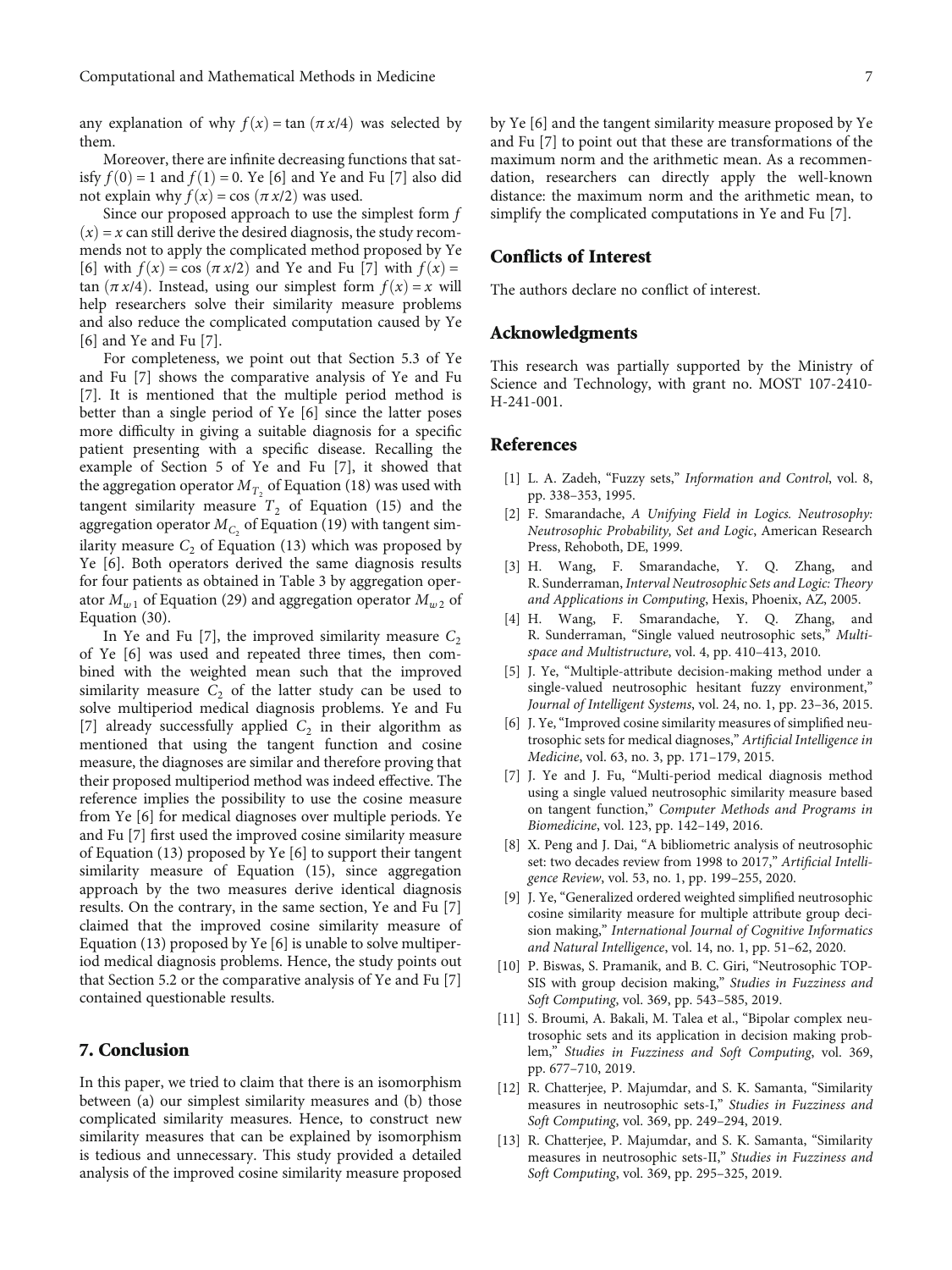- <span id="page-7-0"></span>[14] W. Cui and J. Ye, "Logarithmic similarity measure of dynamic neutrosophic cubic sets and its application in medical diagnosis," Computers in Industry, vol. 111, pp. 198–206, 2019.
- [15] C. Fan, "Correlation coefficients of refined-single valued neutrosophic sets and their applications in multiple attribute decision-making," Journal of Advanced Computational Intelligence and Intelligent Informatics, vol. 23, no. 3, pp. 421–426, 2019.
- [16] C. Fan, S. Feng, and K. Hu, "Linguistic neutrosophic numbers einstein operator and its application in decision making," Mathematics, vol. 7, no. 5, p. 12, 2019.
- [17] J. Fu, J. Ye, and W. Cui, "The Dice measure of cubic hesitant fuzzy sets and its initial evaluation method of benign prostatic hyperplasia symptoms," Scientific Reports, vol. 9, no. 1, p. 8, 2019.
- [18] L. Gou and M. Wang, "Semantic risk analysis based on single-valued neutrosophic sets," IEEE Access, vol. 7, pp. 76480–76488, 2019.
- [19] S. Jha, R. Kumar, L. H. Son et al., "Neutrosophic soft set decision making for stock trending analysis," Evolving Systems, vol. 10, no. 4, pp. 621–627, 2019.
- [20] S. Jha, L. H. Son, R. Kumar, I. Priyadarshini, F. Smarandache, and H. V. Long, "Neutrosophic image segmentation with Dice coefficients," Measurement, vol. 134, pp. 762–772, 2019.
- [21] G. Li, C. Niu, and C. Zhang, "Multi-criteria decision making approach using the fuzzy measures for environmental improvement under neutrosophic environment," Ekoloji, vol. 28, no. 107, pp. 1605–1615, 2019.
- [22] H. Li, S. Zhang, J. Shi, and Y. Hu, "Research and design of intelligent learning system based on recommendation technology," Mechatronic Systems and Control, vol. 47, no. 1, pp. 43–49, 2019.
- [23] Y. Li, J. Wang, and T. Wang, "A linguistic neutrosophic multi-criteria group decision-making approach with EDAS method," Arabian Journal for Science and Engineering, vol. 44, no. 3, pp. 2737–2749, 2019.
- [24] C. Liu and Y. Luo, "New aggregation operators of singlevalued neutrosophic hesitant fuzzy set and their application in multi-attribute decision making," Pattern Analysis and Applications, vol. 22, no. 2, pp. 417–427, 2019.
- [25] M. Luo, L. Wu, K. Zhou, and H. Zhang, "Multi-criteria decision making method based on the single valued neutrosophic sets1," Journal of Intelligent and Fuzzy Systems, vol. 37, no. 2, pp. 2403–2417, 2019.
- [26] H. G. Nancy, "A novel divergence measure and its based TOPSIS method for multi criteria decision-making under single-valued neutrosophic environment," Journal of Intelligent & Fuzzy Systems, vol. 36, no. 1, pp. 101–115, 2019.
- [27] G. N. Nguyen, L. H. Son, A. S. Ashour, and N. Dey, "A survey of the state-of-the-arts on neutrosophic sets in biomedical diagnoses," International Journal of Machine Learning and Cybernetics, vol. 10, no. 1, p. 13, 2019.
- [28] X. Peng, "New multiparametric similarity measure and distance measure for interval neutrosophic set with IoT industry evaluation," IEEE Access, vol. 7, pp. 28258–28280, 2019.
- [29] X. Peng and J. Dai, "Interval neutrosophic reducible weighted Maclaurin symmetric means with internet of medical things (IoMt) industry evaluation," IEEE Access, vol. 7, pp. 62479– 62495, 2019.
- [30] M. Rajangam and C. Annamalai, "Extractive document summarization using an adaptive, knowledge based cognitive model," Cognitive Systems Research, vol. 56, pp. 56–71, 2019.
- [31] R. Şahin, "An approach to neutrosophic graph theory with applications," Soft Computing, vol. 23, no. 2, pp. 569–581, 2019.
- [32] S. Shao, X. Zhang, and Q. Zhao, "Multi-attribute decision making based on probabilistic neutrosophic hesitant fuzzy Choquet aggregation operators," Symmetry, vol. 11, no. 5, p. 15, 2019.
- [33] L. Shi and Y. Yuan, "Hybrid weighted arithmetic and geometric aggregation operator of neutrosophic cubic sets for MADM," Symmetry, vol. 11, no. 2, p. 10, 2019.
- [34] C. Tian, W. Y. Zhang, S. Zhang, and J. J. Peng, "An extended single-valued neutrosophic projection-based qualitative flexible multi-criteria decision-making method," Mathematics, vol. 7, no. 1, p. 16, 2019.
- [35] L. Wang, Q. Xia, H. Li, and Y. Cao, "Multi-criteria decision making method based on improved cosine similarity measure with interval neutrosophic sets," International Journal of Intelligent Computing and Cybernetics, vol. 12, no. 3, pp. 414–423, 2019.
- [36] G. Wei and Z. Zhang, "Some single-valued neutrosophic Bonferroni power aggregation operators in multiple attribute decision making," Journal of Ambient Intelligence and Humanized Computing, vol. 10, no. 3, pp. 863–882, 2019.
- [37] L. Xie, J. He, P. Cheng, R. Xiao, and X. Zhou, "A multi-criteria 2-tuple linguistic group decision-making method based on TODIM for cholecystitis treatments selection," IEEE Access, vol. 7, pp. 127967–127986, 2019.
- [38] J. Ye, "PID tuning method using single-valued neutrosophic cosine measure and genetic algorithm," Intelligent Automation and Soft Computing, vol. 25, no. 1, pp. 15–23, 2019.
- [39] Z. Zhai, J. M. Ortega, P. Castillejo, and V. Beltran, "A triangular similarity measure for case retrieval in CBR and its application to an agricultural decision support system," Sensors, vol. 19, no. 21, p. 23, 2019.
- [40] Y. Zhang, L. Wang, X. Yu, and C. Yao, "A new concept of cosine similarity measures based on dual hesitant fuzzy sets and its possible applications," Cluster Computing, vol. 22, no. S6, pp. 15483–15492, 2019.
- [41] S. Zhao, D. Wang, L. Changyong, and W. Lu, "Induced Choquet integral aggregation operators with single-valued neutrosophic uncertain linguistic numbers and their application in multiple attribute group decision-making," Mathematical Problems in Engineering, vol. 2019, 14 pages, 2019.
- [42] M. Akram, M. Nasir, and K. P. Shum, "Novel applications of bipolar single-valued neutrosophic competition graphs," Applied Mathematics, vol. 33, no. 4, pp. 436–467, 2018.
- [43] M. Ali, L. H. Son, N. D. Thanh, and N. V. Minh, "A neutrosophic recommender system for medical diagnosis based on algebraic neutrosophic measures," Applied Soft Computing Journal, vol. 71, pp. 1054–1071, 2018.
- [44] T. Cai and X. Yang, "Non-structured data integration access policy using hadoop," Wireless Personal Communications, vol. 102, no. 2, pp. 895–908, 2018.
- [45] C. Fan, E. Fan, and J. Ye, "The cosine measure of singlevalued neutrosophic multisets for multiple attribute decision-making," Symmetry, vol. 10, no. 5, p. 13, 2018.
- [46] N. H. Garg, "Non-linear programming method for multicriteria decision making problems under interval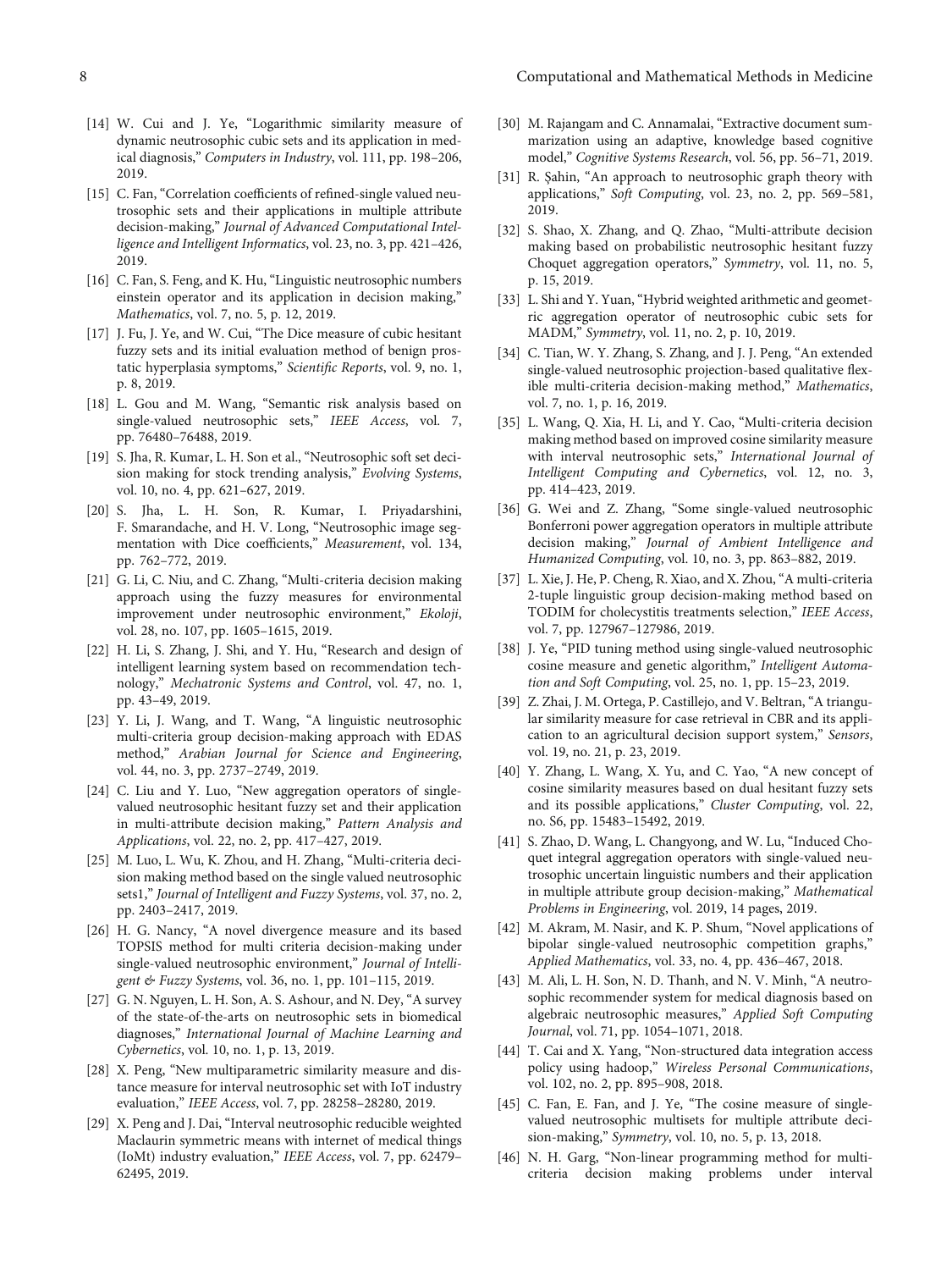<span id="page-8-0"></span>neutrosophic set environment," Applied Intelligence, vol. 48, no. 8, pp. 2199–2213, 2018.

- [47] H. Guan, J. He, A. Zhao, Z. Dai, and S. Guan, "A forecasting model based on multi-valued neutrosophic sets and two-factor, third-order fuzzy fluctuation logical relationships," Symmetry, vol. 10, no. 7, p. 18, 2018.
- [48] F. Karaaslan and K. Hayat, "Some new operations on singlevalued neutrosophic matrices and their applications in multicriteria group decision making," Applied Intelligence, vol. 48, no. 12, pp. 4594–4614, 2018.
- [49] Q. Khan, P. Liu, and T. Mahmood, "Some generalized Dice measures for double-valued neutrosophic sets and their applications," Mathematics, vol. 6, no. 7, p. 16, 2018.
- [50] G. D. Küçük and R. Şahin, "A novel hybrid approach for simplified neutrosophic decision-making with completely unknown weight information," International Journal for Uncertainty Quantification, vol. 8, no. 2, pp. 161–173, 2018.
- [51] C. Liu, "New similarity measures of simplified neutrosophic sets and their applications," Journal of Information Processing Systems, vol. 14, no. 3, pp. 790–800, 2018.
- [52] D. Liu, G. Liu, and Z. Liu, "Some similarity measures of neutrosophic sets based on the euclidean distance and their application in medical diagnosis," Computational and Mathematical Methods in Medicine, vol. 2018, 9 pages, 2018.
- [53] P. Liu, T. Mahmood, and Q. Khan, "Group decision making based on power heronian aggregation operators under linguistic neutrosophic environment," International Journal of Fuzzy Systems, vol. 20, no. 3, pp. 970–985, 2018.
- [54] P. Liu and X. You, "Some Maclaurin symmetric mean operators based on neutrosophic linguistic numbers for multiattribute group decision making," Informatica, vol. 29, no. 4, pp. 711–732, 2018.
- [55] K. Mondal, S. Pramanik, and B. C. Giri, "Hybrid binary logarithm similarity measure for MAGDM problems under SVNS assessments," Neutrosophic Sets and Systems, vol. 20, pp. 12–25, 2018.
- [56] K. Mondal, S. Pramanik, and B. C. Giri, "Interval neutrosophic tangent similarity measure based MADM strategy and its application to MADM problems," Neutrosophic Sets and Systems, vol. 19, pp. 47–56, 2018.
- [57] K. Mondal, S. Pramanik, and B. C. Giri, "Single valued neutrosophic hyperbolic sine similarity measure based MADM strategy," Neutrosophic Sets and Systems, vol. 20, pp. 3–11, 2018.
- [58] R. T. Ngan, M. Ali, and L. H. Son, "*δ*-Equality of intuitionistic fuzzy sets: a new proximity measure and applications in medical diagnosis," Applied Intelligence, vol. 48, no. 2, pp. 499– 525, 2018.
- [59] H. Peng, H. Zhang, and J. Wang, "Probability multi-valued neutrosophic sets and its application in multi-criteria group decision-making problems," Neural Computing and Applications, vol. 30, no. 2, pp. 563–583, 2018.
- [60] S. Pramanik, S. Dalapati, S. Alam, and T. K. Roy, "NC-VIKOR based MAGDM strategy under neutrosophic cubic set environment," Neutrosophic Sets and Systems, vol. 20, pp. 95–108, 2018.
- [61] S. Pramanik, R. Mallick, and A. Dasgupta, "Contributions of selected Indian researchers to multi attribute decision making in neutrosophic environment: an overview," Neutrosophic Sets and Systems, vol. 20, pp. 109–131, 2018.
- [62] R. Şahin, "Normal neutrosophic multiple attribute decision making based on generalized prioritized aggregation operators," Neural Computing and Applications, vol. 30, no. 10, pp. 3095–3115, 2018.
- [63] P. K. Singh, "Medical diagnoses using three-way fuzzy concept lattice and their Euclidean distance," Computational and Applied Mathematics, vol. 37, no. 3, pp. 3283–3306, 2018.
- [64] Z. Tian, J. Wang, H. Zhang, and J. Wang, "Multi-criteria decision-making based on generalized prioritized aggregation operators under simplified neutrosophic uncertain linguistic environment," International Journal of Machine Learning and Cybernetics, vol. 9, no. 3, pp. 523–539, 2018.
- [65] A. Tu, J. Ye, and B. Wang, "Multiple attribute decisionmaking method using similarity measures of neutrosophic cubic sets," Symmetry, vol. 10, no. 6, p. 11, 2018.
- [66] G. Wei and Y. Wei, "Some single-valued neutrosophic dombi prioritized weighted aggregation operators in multiple attribute decision making," Journal of Intelligent and Fuzzy Systems, vol. 35, no. 2, pp. 2001–2013, 2018.
- [67] H. Wu, Y. Yuan, L. Wei, and L. Pei, "On entropy, similarity measure and cross-entropy of single-valued neutrosophic sets and their application in multi-attribute decision making," Soft Computing, vol. 22, no. 22, pp. 7367–7376, 2018.
- [68] Q. Wu, P. Wu, L. Zhou, H. Chen, and X. Guan, "Some new Hamacher aggregation operators under single-valued neutrosophic 2-tuple linguistic environment and their applications to multi-attribute group decision making," Computers and Industrial Engineering, vol. 116, pp. 144–162, 2018.
- [69] W. Xiong and J. Cheng, "A novel method for determining the attribute weights in the multiple attribute decision-making with neutrosophic information through maximizing the generalized single-valued neutrosophic deviation," Information, vol. 9, no. 6, p. 14, 2018.
- [70] J. Ye, "Operations and aggregation method of neutrosophic cubic numbers for multiple attribute decision-making," Soft Computing, vol. 22, no. 22, pp. 7435–7444, 2018.
- [71] L. Zeming, G. Jianmin, J. Hongquan, G. Xu, G. Zhiyong, and W. Rongxi, "A similarity-based method for remaining useful life prediction based on operational reliability," Applied Intelligence, vol. 48, no. 9, pp. 2983–2995, 2018.
- [72] X. Zhang, C. Bo, F. Smarandache, and J. Dai, "New inclusion relation of neutrosophic sets with applications and related lattice structure," International Journal of Machine Learning and Cybernetics, vol. 9, no. 10, pp. 1753–1763, 2018.
- [73] J. Chen and J. Ye, "Some single-valued neutrosophic dombi weighted aggregation operators for multiple attribute decision-making," Symmetry, vol. 9, no. 6, p. 11, 2017.
- [74] I. Deli and Y. Şubaş, "Some weighted geometric operators with SVTrN-numbers and their application to multi-criteria decision making problems," Journal of Intelligent and Fuzzy Systems, vol. 32, no. 1, pp. 291–301, 2017.
- [75] C. Fan and J. Ye, "The cosine measure of refined-single valued neutrosophic sets and refined-interval neutrosophic sets for multiple attribute decision-making," Journal of Intelligent and Fuzzy Systems, vol. 33, no. 4, pp. 2281– 2289, 2017.
- [76] J. Fu and J. Ye, "Simplified neutrosophic exponential similarity measures for the initial evaluation/diagnosis of benign prostatic hyperplasia symptoms," Symmetry, vol. 9, no. 8, p. 10, 2017.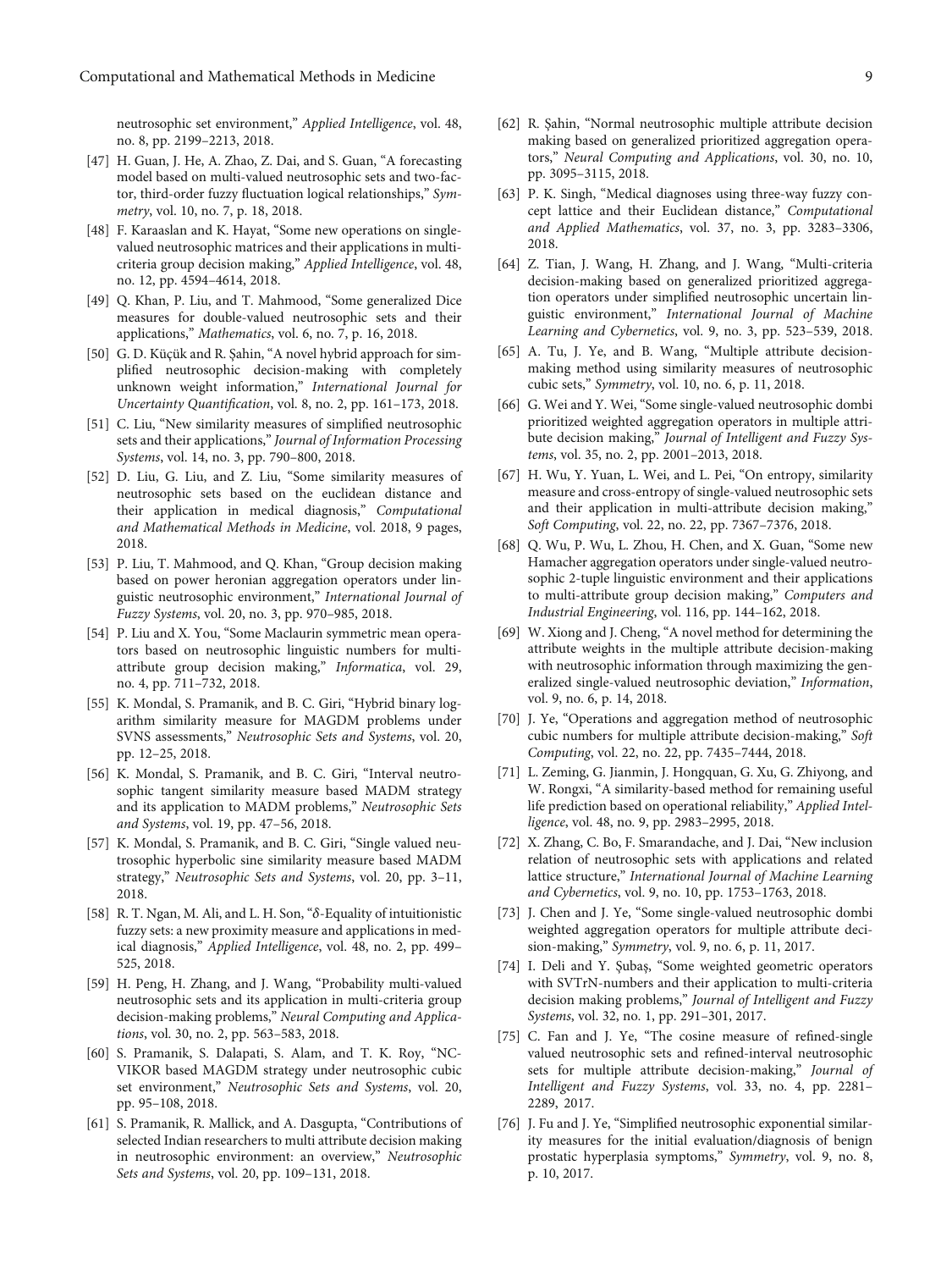- <span id="page-9-0"></span>[77] J. Hu, J. Pan, and X. Chen, "An interval neutrosophic projection-based VIKOR method for selecting doctors," Cognitive Computation, vol. 9, no. 6, pp. 801–816, 2017.
- [78] Z. Lu and J. Ye, "Cosine measures of neutrosophic cubic sets for multiple attribute decision-making," Symmetry, vol. 9, no. 7, p. 10, 2017.
- [79] Y. Ma, J. Wang, and X. Wu, "An interval neutrosophic linguistic multi-criteria group decision-making method and its application in selecting medical treatment options," Neural Computing and Applications, vol. 28, no. 9, pp. 2745–2765, 2017.
- [80] J. Peng, J. Wang, and X. Wu, "An extension of the ELECTRE approach with multi-valued neutrosophic information," Neural Computing and Applications, vol. 28, no. S1, pp. 1011–1022, 2017.
- [81] J. Peng, J. Wang, L. Yang, and J. Qian, "A novel multi-criteria group decision-making approach using simplified neutrosophic information," International Journal for Uncertainty Quantification, vol. 7, no. 4, pp. 355–376, 2017.
- [82] J. Peng, J. Wang, and W. Yang, "A multi-valued neutrosophic qualitative flexible approach based on likelihood for multicriteria decision-making problems," International Journal of Systems Science, vol. 48, no. 2, pp. 425–435, 2016.
- [83] S. Pramanik, P. Biswas, and B. C. Giri, "Hybrid vector similarity measures and their applications to multi-attribute decision making under neutrosophic environment," Neural Computing and Applications, vol. 28, no. 5, pp. 1163–1176, 2017.
- [84] P. K. Singh, "Complex vague set based concept lattice," Chaos, Solitons and Fractals, vol. 96, pp. 145–153, 2017.
- [85] N. D. Thanh, M. Ali, and L. H. Son, "A novel clustering algorithm in a neutrosophic recommender system for medical diagnosis," Cognitive Computation, vol. 9, no. 4, pp. 526– 544, 2017.
- [86] Z. Tian, J. Wang, J. Wang, and H. Zhang, "An improved MULTIMOORA approach for multi-criteria decisionmaking based on interdependent inputs of simplified neutrosophic linguistic information," Neural Computing and Applications, vol. 28, no. S1, pp. 585–597, 2017.
- [87] N. Wang and H. Zhang, "Probability multivalued linguistic neutrosophic sets for multi-criteria group decision-making," International Journal for Uncertainty Quantification, vol. 7, no. 3, pp. 207–228, 2017.
- [88] D. Xu, C. Wei, and G. Wei, "TODIM method for singlevalued neutrosophic multiple attribute decision making," Information, vol. 8, no. 4, p. 18, 2017.
- [89] Y. Zhou and M. Abdel Wahab, "Cosine based and extended transmissibility damage indicators for structural damage detection," Engineering Structures, vol. 141, pp. 175–183, 2017.
- [90] C. C. Chou, "A generalized similarity measure for fuzzy numbers," Journal of Intelligent and Fuzzy Systems, vol. 30, no. 2, pp. 1147–1155, 2016.
- [91] P. Liu and G. Tang, "Multi-criteria group decision-making based on interval neutrosophic uncertain linguistic variables and Choquet integral," Cognitive Computation, vol. 8, no. 6, pp. 1036–1056, 2016.
- [92] F. Meng, X. Su, and Z. Qu, "Nonlinear approach for estimating WCET during programming phase," Cluster Computing, vol. 19, no. 3, pp. 1449–1459, 2016.
- [93] N. H. Garg, "Novel single-valued neutrosophic aggregated operators under frank norm operation and its application to

decision-making process," International Journal for Uncertainty Quantification, vol. 6, no. 4, pp. 361–375, 2016.

- [94] L. Shi, "Correlation coefficient of simplified neutrosophic sets for bearing fault diagnosis," Shock and Vibration, vol. 2016, 11 pages, 2016.
- [95] L. H. Son, "Generalized picture distance measure and applications to picture fuzzy clustering," Applied Soft Computing Journal, vol. 46, pp. 284–295, 2016.
- [96] J. Ye, "Multiple-attribute group decision-making method under a neutrosophic number environment," Journal of Intelligent Systems, vol. 25, no. 3, pp. 377–386, 2016.
- [97] H. Zhang, P. Ji, J. Wang, and X. Chen, "A neutrosophic normal cloud and its application in decision-making," Cognitive Computation, vol. 8, no. 4, pp. 649–669, 2016.
- [98] C. Zhang, D. Li, and Y. Yan, "A Dual Hesitant Fuzzy Multigranulation Rough Set over Two-Universe Model for Medical Diagnoses," Computational and Mathematical Methods in Medicine, vol. 2015, 12 pages, 2015.
- [99] M. Zhang, H. Hu, Z. He, L. Gao, and L. Sun, "Efficient linkbased similarity search in web networks," Expert Systems with Applications, vol. 42, no. 22, pp. 8868–8880, 2015.
- [100] P. Liu, Q. Khan, and T. Mahmood, "Group decision making based on power heronian aggregation operators under neutrosophic cubic environment," Soft Computing, vol. 24, no. 3, pp. 1971–1997, 2020.
- [101] A. Awang, N. A. H. Aizam, and L. Abdullah, "An integrated decision-making method based on neutrosophic numbers for investigating factors of coastal erosion," Symmetry, vol. 11, no. 3, p. 26, 2019.
- [102] K. Hu, W. He, J. Ye, L. Zhao, H. Peng, and J. Pi, "Online visual tracking of weighted multiple instance learning via neutrosophic similarity-based objectness estimation," Symmetry, vol. 11, no. 6, p. 24, 2019.
- [103] H. V. Long, M. Ali, H. Son, M. Khan, and D. N. Tu, "A novel approach for fuzzy clustering based on neutrosophic association matrix," Computers and Industrial Engineering, vol. 127, pp. 687–697, 2019.
- [104] H. Ren, S. Xiao, and H. Zhou, "A chi-square distance-based similarity measure of single-valued neutrosophic set and applications,"International Journal of Computers, Communications and Control, vol. 14, no. 1, pp. 78–89, 2019.
- [105] K. Shen, X. Wang, and J. Wang, "Multi-criteria decisionmaking method based on smallest enclosing circle in incompletely reliable information environment," Computers and Industrial Engineering, vol. 130, pp. 1–13, 2019.
- [106] P. Smith, "Exploring public transport sustainability with neutrosophic logic," Transportation Planning and Technology, vol. 42, no. 3, pp. 257–273, 2019.
- [107] M. Akram, S. Shahzadi, and F. Smarandache,"Multi-attribute decision-making method based on neutrosophic soft rough information," Axioms, vol. 7, no. 1, p. 24, 2018.
- [108] K. Hu, E. Fan, J. Ye, J. Pi, L. Zhao, and S. Shen, "Elementweighted neutrosophic correlation coefficient and its application in improving CAMShift tracker in RGBD video," Information, vol. 9, no. 5, p. 16, 2018.
- [109] P. Ji, J. Wang, and H. Zhang, "Frank prioritized bonferroni mean operator with single-valued neutrosophic sets and its application in selecting third-party logistics providers," Neural Computing and Applications, vol. 30, no. 3, pp. 799–823, 2018.